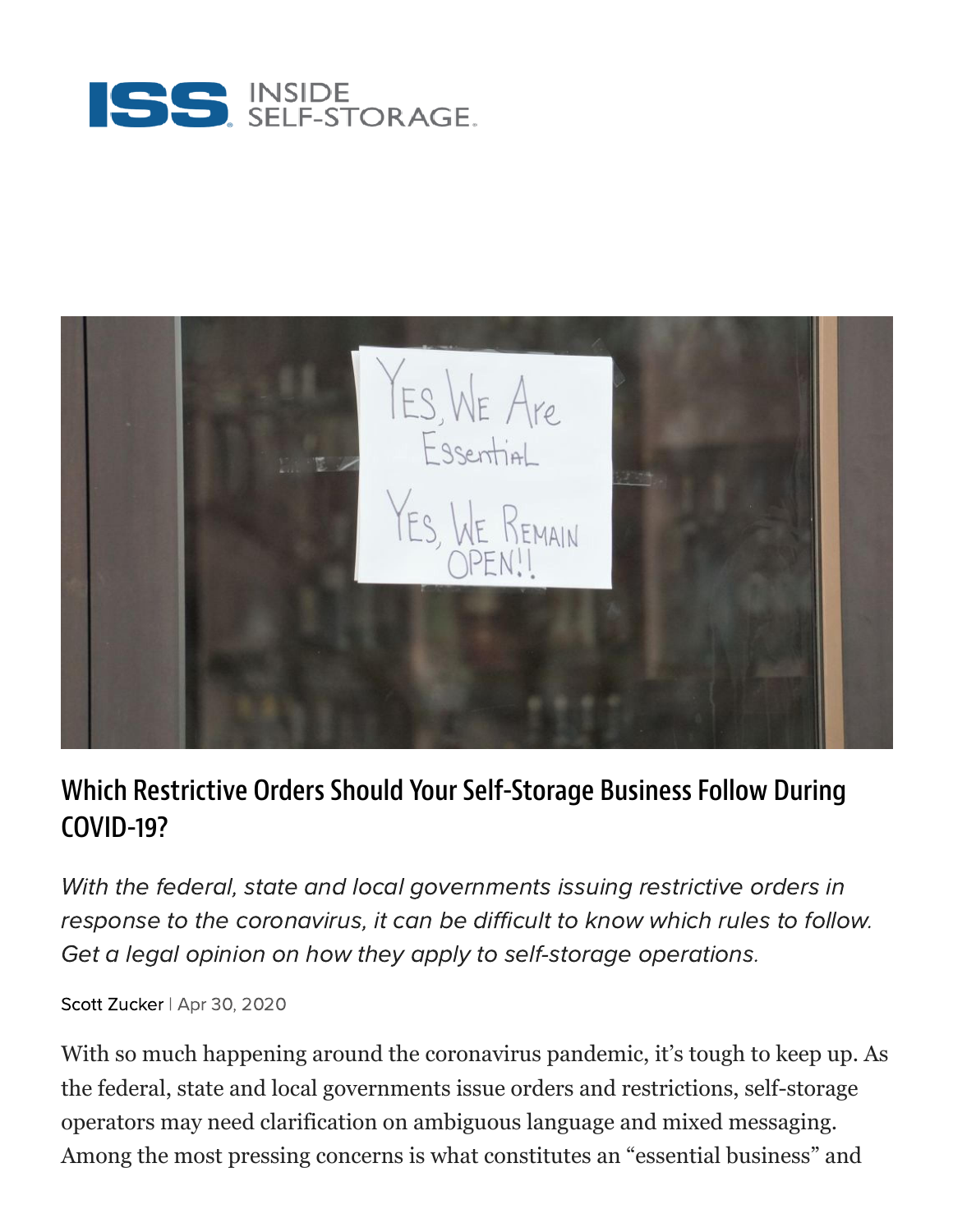whether storage facilities should stay open. If your facility *is* open, what rights do you have as landlord against tenants who fail to pay rent?

As I write this, we've already witnessed the first wave of "shelter-in-place" orders; but with the difficulties faced by the unemployed to pay mortgages or rent, lawmakers are starting to issue amended orders that address a landlord's ability to charge late fees, restrict property access and evict. This second wave of controls challenges landlords of all types to wonder, "If my tenants aren't paying me, how can I pay my lender, taxes or utility bills?" Let's take a closer look.

## Essential Business

There isn't one convenient answer to the question of whether a self-storage facility is an essential business. If a state or local order references the current (March 28) version of the Cybersecurity and Infrastructure Security Agency's identification of essential, critical infrastructure workers, you won't see "self-storage" on the list (remember warehousing is specifically *not* self-storage). However, you'll see that people who work at vehicle-leasing agencies (truck rentals) are permitted as well as any business that handles mail delivery (mailbox rentals).

In addition, many state and local orders permit businesses to remain open to allow access to necessary supplies and services for household consumption and use; supplies and equipment needed to work from home; and products needed to maintain safety, sanitation and essential maintenance of a home or residence. Thus, it's possible someone may need to get into his self-storage unit to get supplies for his family, and the facility would need to allow that person access.

Many of these orders also allow for "minimum basic operations," permitting a company to maintain the value of its business, manage inventory, ensure security, process payroll and employee benefits, and handle related functions. Based on these many "exceptions," most self-storage operators have dropped to skeleton crews and closed offices, allowing tenants to visit units only through gate-access systems and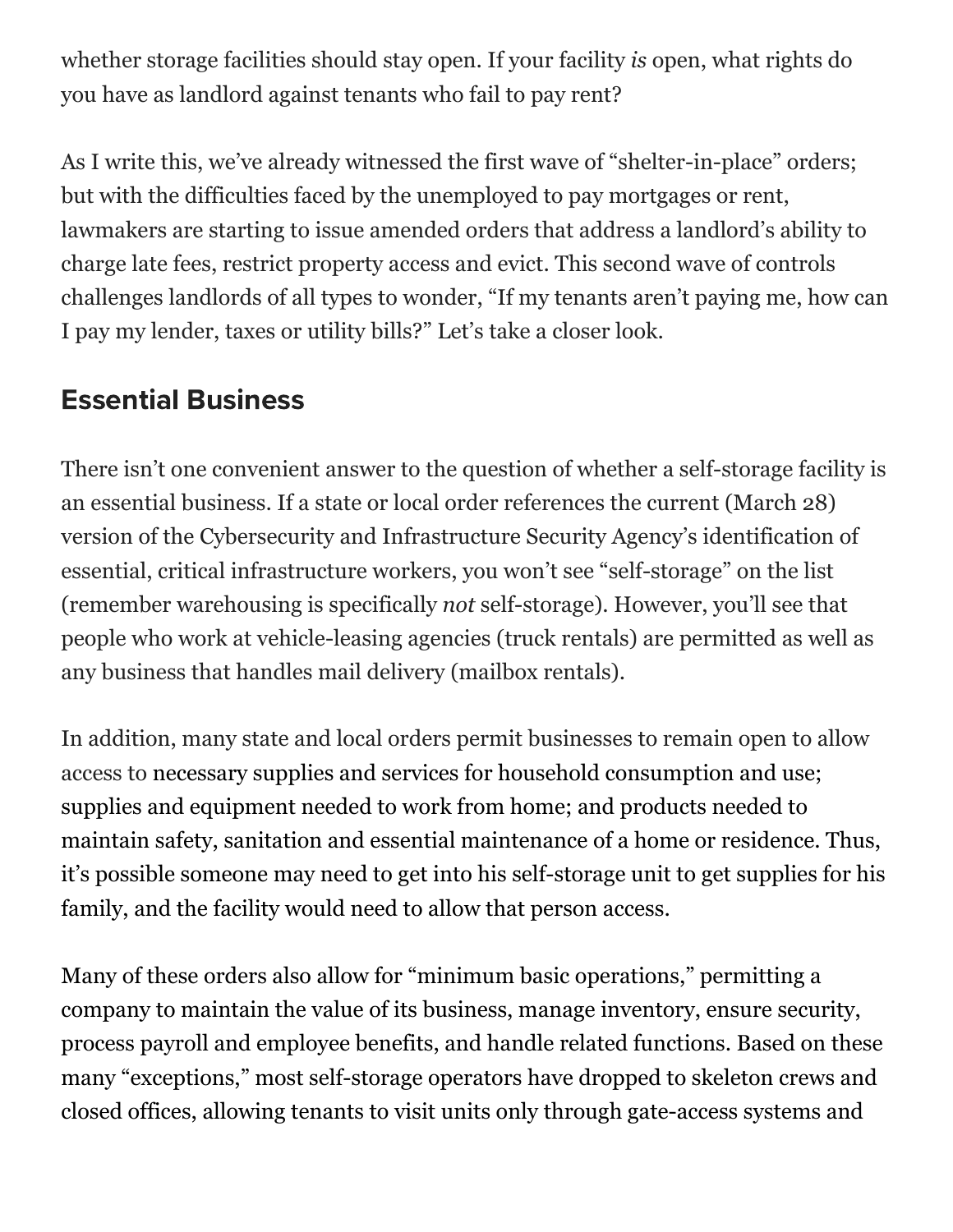shifting new rentals and payments online to manage new customers or close current accounts.

Since local law enforcement may impose different interpretations of the various orders, the current solution for self-storage operators in shelter-in-place states would be to close the office to the public (you could allow an employee to remain in the office), allow gate access for customers, and place language on your gate and website indicating the facility is open for "essential services use only."

## Late Charges, Overlocks and Lien Enforcement

When it comes to assessing these important operational procedures, it's probably easiest to start with the conclusion and issue this general warning: To the extent your state or local law has denied any evictions from proceeding, the legislative message is likely that any enforcement action against a tenant (residential or commercial) is also prohibited. While orders may not have specifically included nonjudicial foreclosures like self-storage lien sales, the restrictions on gatherings of more than five or 10 people, coupled with the limitation on tenants to travel due to stay-in-place orders, may be a potential defense as to why a tenant wasn't able to exercise his right of redemption before a lien sale could occur. I believe this is why most operators decided to put a stay on lien sales, at least until the orders are lifted.

Now, whether a facility operator must waive his contractual late fees for nonpayment or forego the exercise of his contractual denial of access to a delinquent tenant is an entirely different issue. Though you wouldn't normally be barred from enforcing your contractual rights, we're seeing a number of states impose limitations on a landlord's right to deny access to defaulting tenants or even to charge late fees. Since these laws are growing in number, it may be best to waive late fees and forego the use of overlocks for now.

That said, there's no bar or governmental order that waives a tenant's obligation to pay rent. Essentially, the current executive orders simply stay the collection of certain rent obligations (mostly residential). Again, the intent of these orders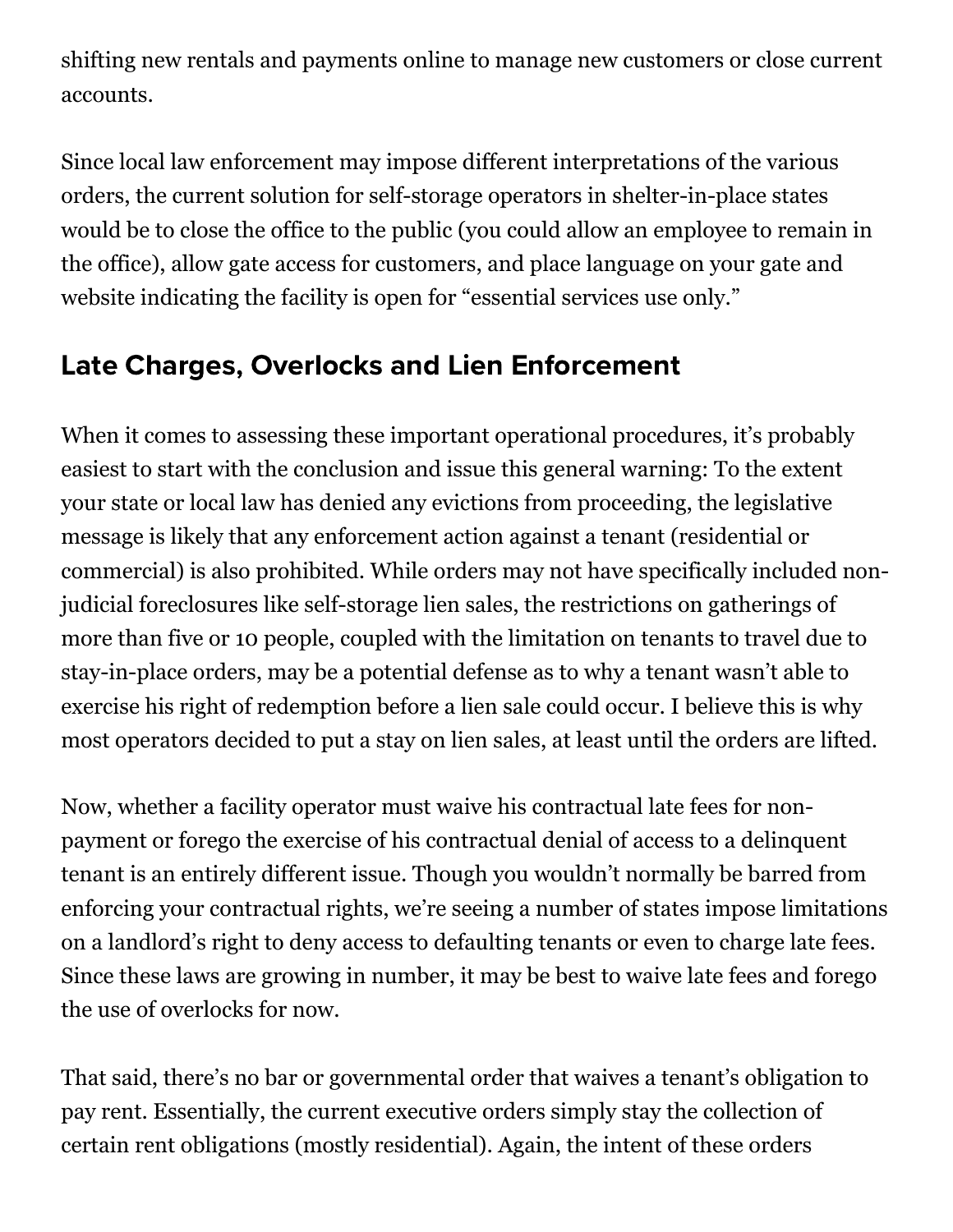appears to be to give tenants an opportunity to avoid the loss of their property due to non-payment. Some impose an obligation on tenants to provide proof that the reason they're unable to pay is connected to the pandemic, such as loss of a job. In consideration of waiving fees in states that don't have a specific requirement to do so, it isn't unreasonable to inquire why a tenant has failed to pay rent.

## Read Carefully

The ultimate message here is to *carefully read* the specific orders that have been issued in your city, county and state. Where conflicts between orders exist, many states proclaim the state order governs over any inconsistencies or omissions that might appear in municipal orders.

Further, if you have any question concerning the applicability of your particular governmental order, you have the right to request clarification from the governor's office. Be prepared, however, for it to sway against your business as essential as well as against your ability to enforce contractual remedies.

Under the circumstances, support will fall to the consumer or tenant and against the landlord. The philosophy within government orders is to avoid anyone having to be involved in commerce unless it's essential and to eschew defaults where they can be circumvented. The announced goal to "flatten the curve" extends beyond the spread of the virus and applies to minimizing the financial impact on consumers and the economy.

*Note: This article was originally published in the author's "Legal Monthly Minute" Newsletter.*

*Scott I. Zucker is a founding partner in the Atlanta law firm of Weissmann Zucker Euster Morochnik & Garber P.C. and has been practicing law since 1987. He represents self-storage owners and managers throughout the country on legal matters including property development, facility construction, lease preparation, employment policies and tenant-claims defense. He also provides, on a consulting*